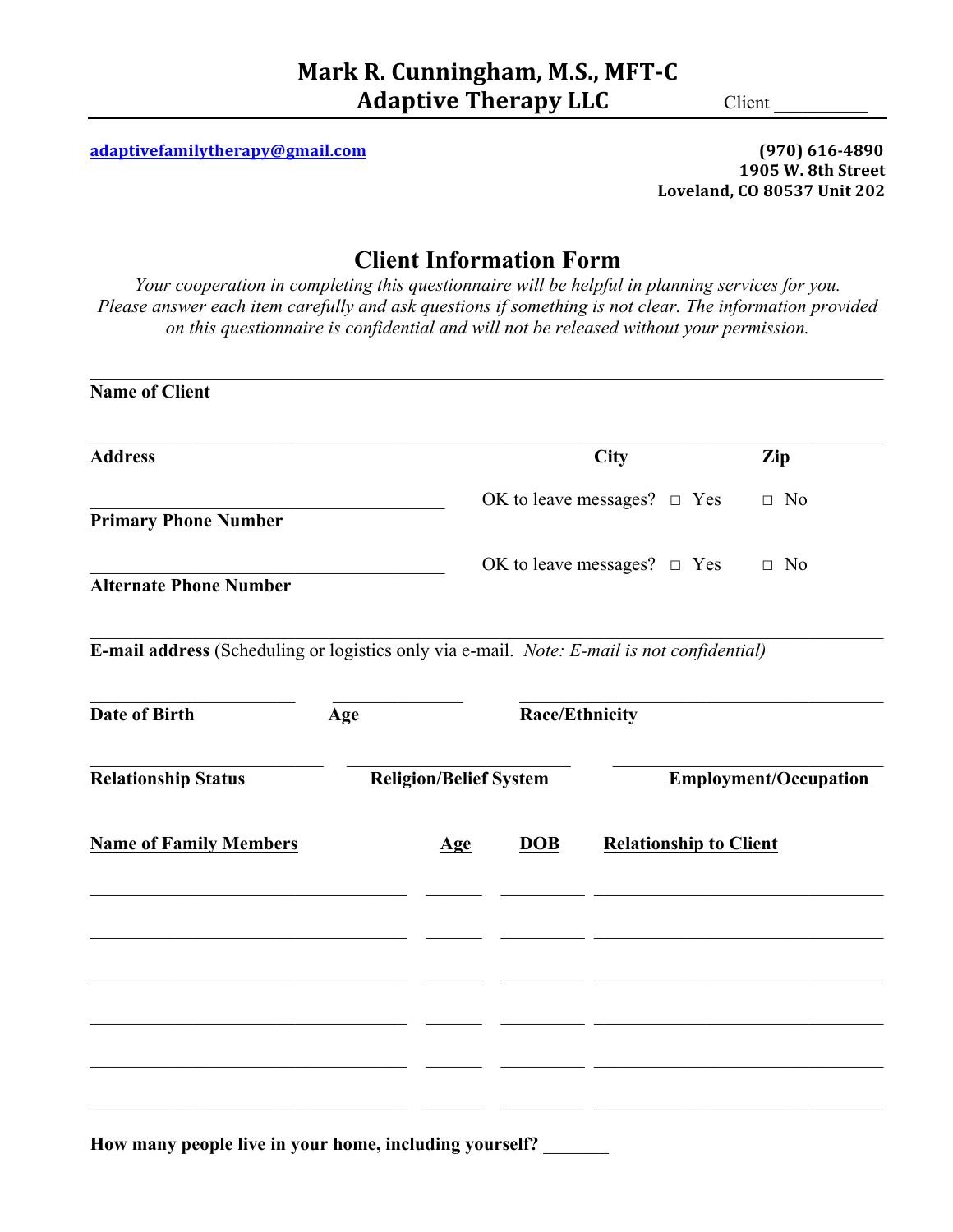### **Emergency Contact Information**

*In case of an emergency, please list the name, address, and phone number of two people who are not in therapy with you that I could contact.*

| <b>Contact #1 Name</b>                          | Relationship to you                                                                            | <b>Phone number</b>                                                                                       |  |  |  |  |
|-------------------------------------------------|------------------------------------------------------------------------------------------------|-----------------------------------------------------------------------------------------------------------|--|--|--|--|
| <b>Address</b>                                  | <b>City/State</b>                                                                              |                                                                                                           |  |  |  |  |
| <b>Contact #2 Name</b>                          | Relationship to you                                                                            | <b>Phone number</b>                                                                                       |  |  |  |  |
| <b>Address</b>                                  |                                                                                                | <b>City/State</b>                                                                                         |  |  |  |  |
| by your therapist:                              |                                                                                                | Please sign here as consent for your therapist to contact these individuals in an emergency, as deemed so |  |  |  |  |
| <b>Signature</b>                                |                                                                                                | <b>Date</b>                                                                                               |  |  |  |  |
|                                                 | <b>Medical History</b><br>Please answer the following questions to the best of your knowledge: |                                                                                                           |  |  |  |  |
| Physician                                       | <b>Phone</b>                                                                                   | <b>Approximate Date of Last Visit</b>                                                                     |  |  |  |  |
| <b>Significant Medical Conditions/Diagnoses</b> |                                                                                                |                                                                                                           |  |  |  |  |
| <b>Current Medications/Dosages</b>              |                                                                                                |                                                                                                           |  |  |  |  |
|                                                 | Please list type and amount of alcohol or drugs used currently:                                |                                                                                                           |  |  |  |  |
|                                                 |                                                                                                |                                                                                                           |  |  |  |  |

**Additionally, please describe any past or current problems with alcohol or drug abuse (including attempts to quit or cut down, past treatment, arrests, DUIs, etc.)**: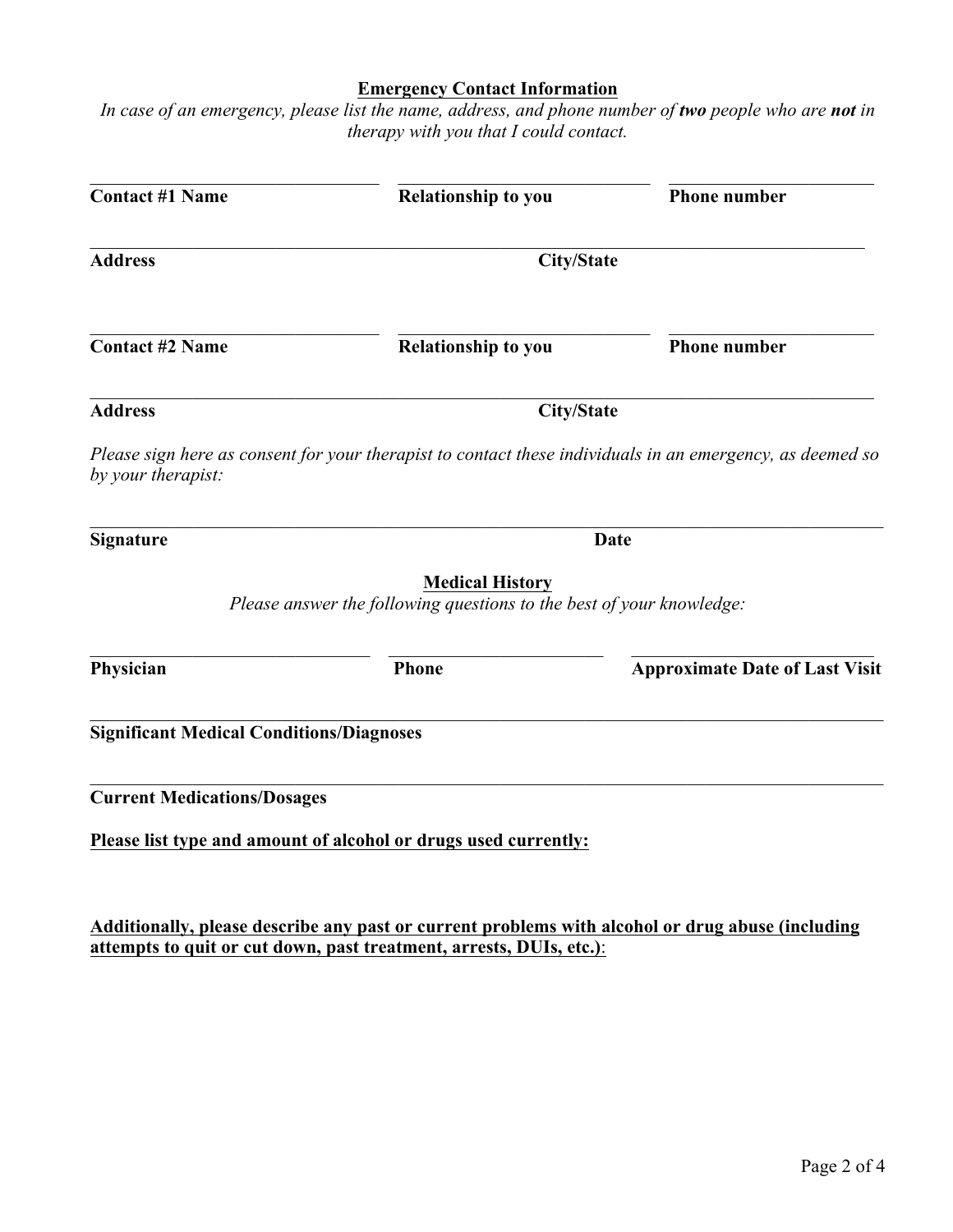### **Other Relevant Information**

## **If applicable, please describe your current spouse or partner:**

| Name                                                                         | Gender | Age | <b>Years/months together</b>                                                                                  |
|------------------------------------------------------------------------------|--------|-----|---------------------------------------------------------------------------------------------------------------|
| Do you feel safe in your current relationship?                               |        |     |                                                                                                               |
| Physically: $\Box$ Yes $\Box$ No                                             |        |     |                                                                                                               |
| Emotionally: $\Box$ Yes $\Box$ No                                            |        |     |                                                                                                               |
|                                                                              |        |     | <b>Do your arguments escalate out of control?</b> $\Box$ Never $\Box$ Rarely $\Box$ Occasionally $\Box$ Often |
|                                                                              |        |     | Have you previously received any previous outpatient therapy/counseling? $\Box$ Yes $\Box$ No                 |
| If yes, please describe briefly:                                             |        |     |                                                                                                               |
|                                                                              |        |     |                                                                                                               |
| Have you previously had any hospitalizations? $\Box$ Yes $\Box$ No How many? |        |     |                                                                                                               |
| If yes, please describe briefly:                                             |        |     |                                                                                                               |
|                                                                              |        |     |                                                                                                               |
|                                                                              |        |     |                                                                                                               |
|                                                                              |        |     | Please briefly describe any significant family events (i.e., deaths, moves, abuse, divorce, etc.)             |
|                                                                              |        |     |                                                                                                               |
|                                                                              |        |     |                                                                                                               |

**What is happening in your life that resulted in this appointment?** 

**What are you hoping to accomplish in therapy?** 

**Who suggested you contact me?**

**Please add any additional information that you feel may be helpful to me**